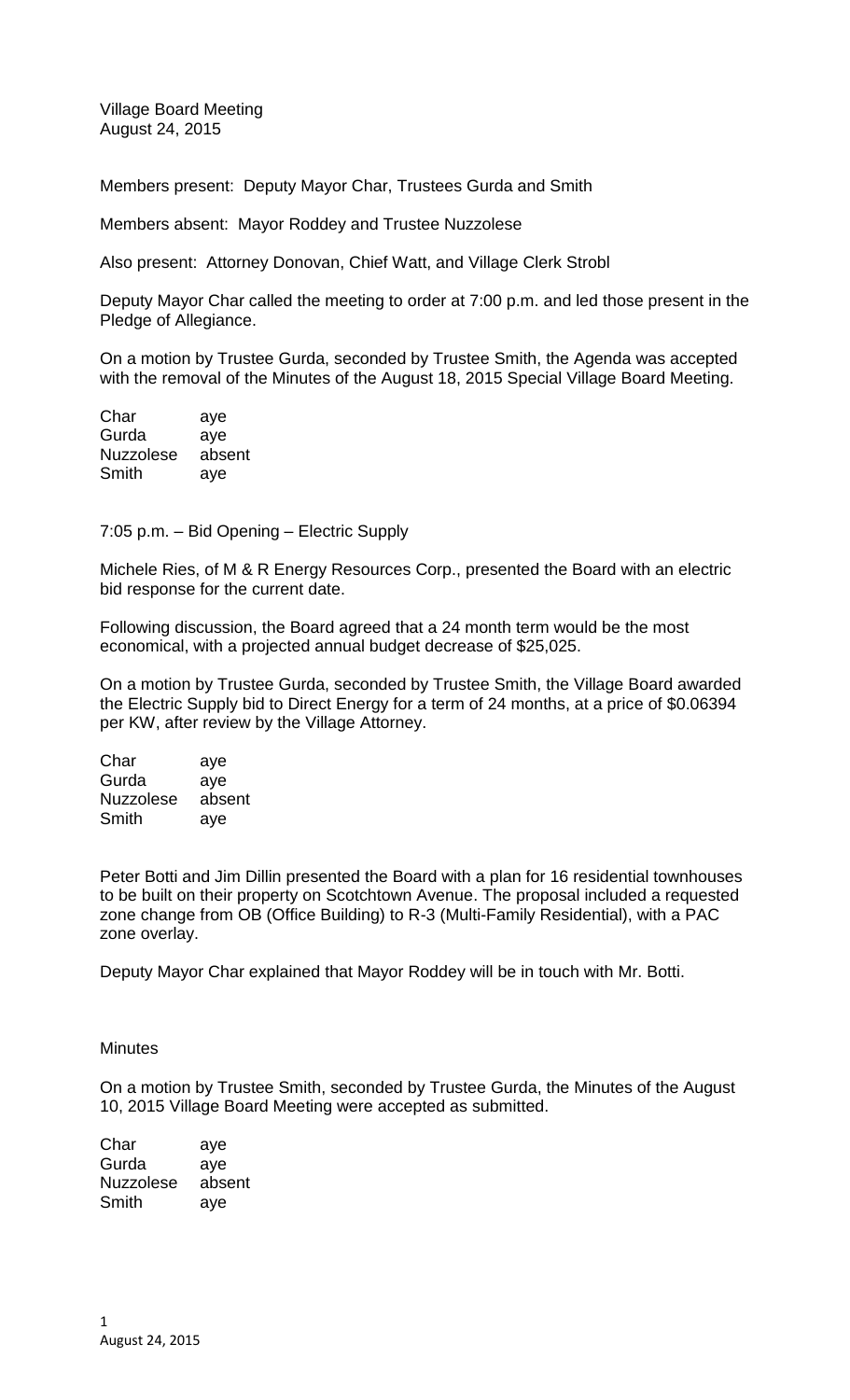## **Communications**

Deputy Mayor Char read a letter from resident Terry Escobar, requesting a street closing for the 26<sup>th</sup> annual McNally Street and Crescent Drive block party on Sunday, September 13, 2015.

On a motion by Trustee Smith, seconded by Trustee Gurda, the request was approved.

| Char             | aye    |
|------------------|--------|
| Gurda            | aye    |
| <b>Nuzzolese</b> | absent |
| Smith            | aye    |

Deputy Mayor Char reviewed a letter from The Leukemia & Lymphoma Society of Connecticut, Westchester, and the Hudson Valley, requesting that the Board proclaim the month of September as Blood Cancer Awareness Month. The Society is the world's largest voluntary health agency dedicated to finding cures for blood cancers.

On a motion by Trustee Smith, seconded by Trustee Gurda, the Village Board of the Village of Goshen supports the Leukemia & Lymphoma Society by proclaiming September as Blood Cancer Awareness Month.

| Char             | aye    |
|------------------|--------|
| Gurda            | aye    |
| <b>Nuzzolese</b> | absent |
| Smith            | aye    |

Items of Business

Trustee Gurda moved the following, which was seconded by Deputy Mayor Char:

The Village Board of the Village of Goshen hereby authorizes the Advertisement for Bids for the 2015 Community Development Block Grant Program project "Sanitary Sewer Improvements", and sets the bid opening for Wednesday, September 23, 2015 at 10:00 a.m. at Village Hall, 276 Main Street, Goshen NY.

| Char             | aye    |
|------------------|--------|
| Gurda            | aye    |
| <b>Nuzzolese</b> | absent |
| Smith            | aye    |

Trustee Gurda moved the following, which was seconded by Trustee Smith:

**WHEREAS,** Howard Dragunoff, of Action Enterprises, Woodbridge CT, has applied for a permit for the peddling of balloons and novelties on September 12, 2015; and

**WHEREAS,** Mr. Dragunoff has fulfilled the requirements for obtaining such a permit, and has paid the applicable fees and posted the required bond, as required by Chapter 14, Article II of the Code of the Village of Goshen;

**NOW, THEREFORE,** the Village Board of the Village of Goshen directs the Village Clerk to issue the requested Peddlers' License.

Char aye Gurda aye Nuzzolese absent Smith aye